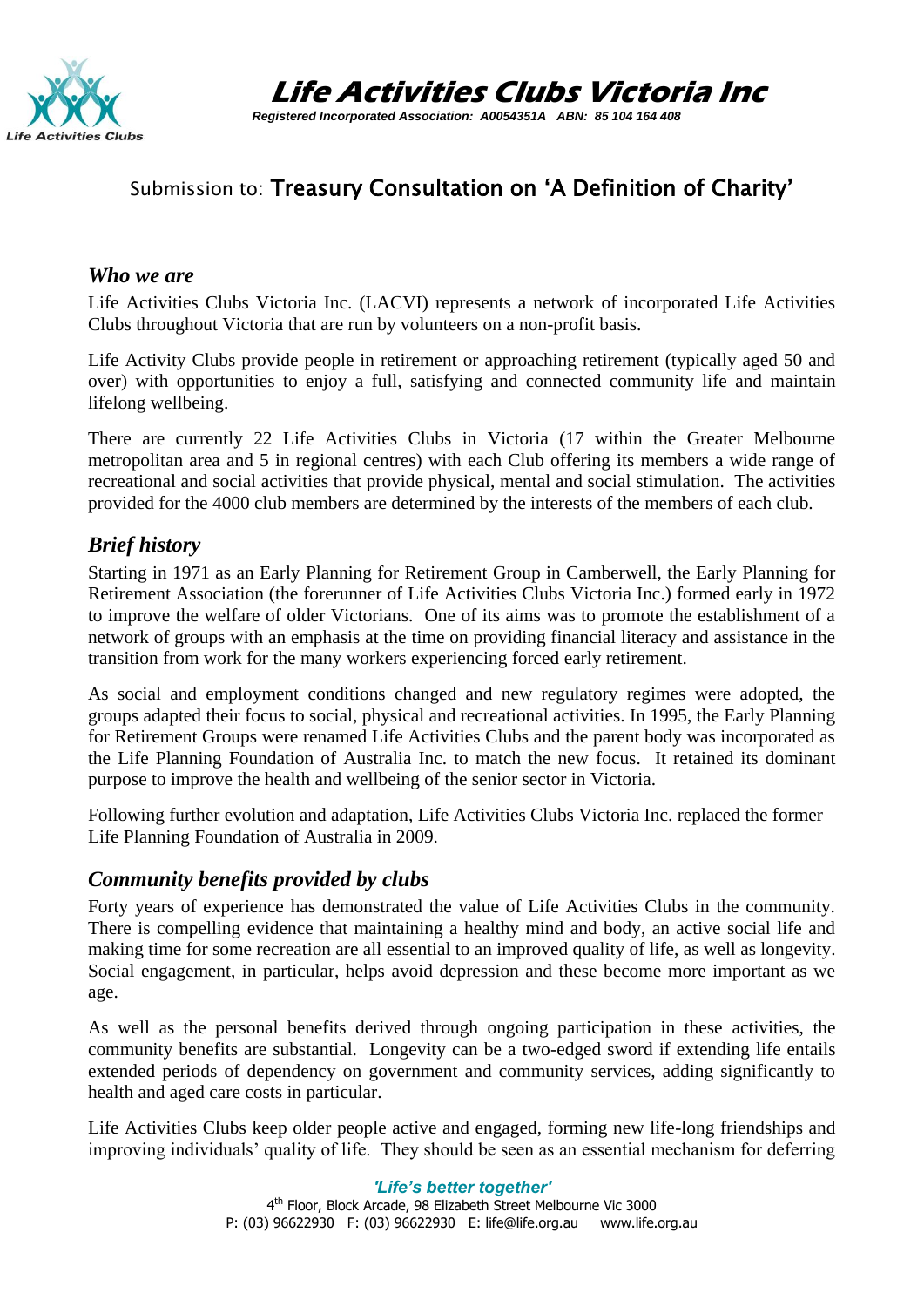the time when people become dependent on high levels of expensive public support. They are instrumental in extending active ageing and although they remain relevant to very old people (there are some Clubs with active members well into their 90s), Life Activities Clubs focus more on people who are approaching or in retirement who are still able to participate in physical and social activities without serious health or mobility constraints. We aim to keep them in this condition for as long as possible.

It is the availability of varied social and recreational activities within each Life Activities Club that make our organisation unique. In this sense, Life Activities Clubs are well-differentiated, but complementary to, other community groups such as U3A, Probus, Senior Citizen Clubs, Men's Sheds and the many other single purpose clubs that are universally recognised as providing public good and so, charitable in nature.

It is obvious that views differ widely across our membership and it is therefore not possible for any submission adequately to represent the breadth of opinion from such a diverse constituency. Having said that, the author of this submission is himself a senior, immersed in a range of seniors' organisations and having considerable experience analysing and interpreting his cohort's needs and aspirations. Against this background, the following comments are provided on the questions raised in your briefing document.

### *Preamble*

Our organisation has never enjoyed charitable status. It has self-assessed itself as being income tax exempt (consistent with previous ATO assessments as to the status of our predecessor bodies), but has never aspired to DGR (or other privileged) status, notwithstanding its view that it is as justifiably a 'charity' as the great majority of other such organisations.

From a considerable breadth of experience across the organisation, it is our belief that the existing definition of a charity is almost entirely inappropriate and urgent change is required to redefine and expand the range of charitable institution warranting government recognition and public support.

We believe that the current definition of a charity is both too prescriptive and too restrictive. There are many organisations as worthy (and much more worthy in many cases) of charitable status as many automatically included under the existing regime. We regard LACVI as being at least as deserving as many existing charities and argue that a redefinition and refocusing of the criteria is essential to improve the equity of the system, irrespective of whether that results in our eligibility or not!

# **Consultation questions**

1. Are there any issues with amending the 2003 definition to replace the 'dominant purpose' requirement with the requirement that a charity have an exclusively charitable purpose?

Firstly, the proposal to remove the existing statutory inclusions, particularly those referring to poverty, education and religion, is strongly supported. Apart from definitional issues (such as which sects might be religious in nature, or by what level of economic convergence poverty might be defined), the existing inclusions seem patently absurd.

Very few educational institutions could be considered to be charitable under any definition and extending special concessions to an already extremely wealthy religious order is obviously counterintuitive unless that body can clearly establish that it uses its wealth to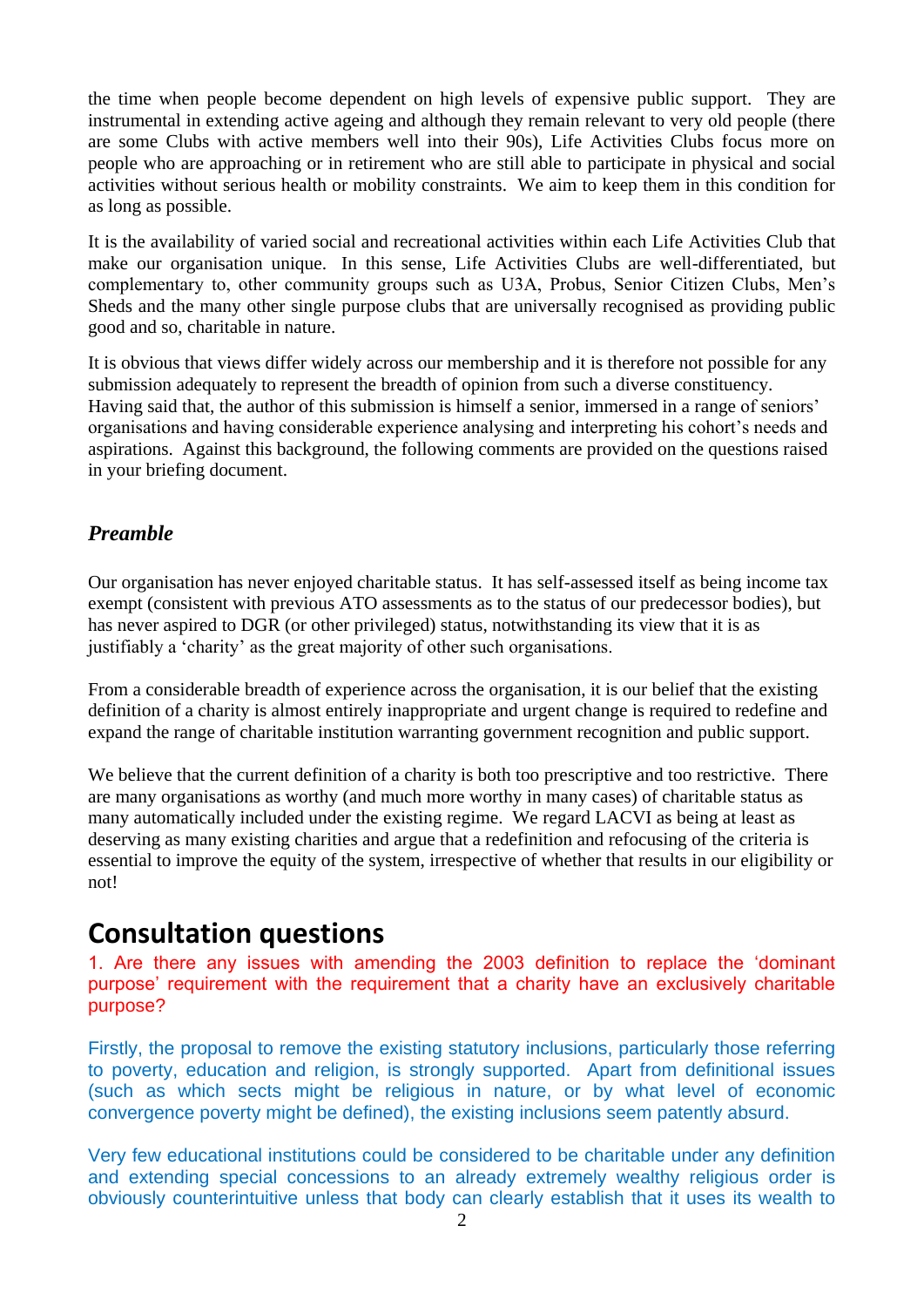pursue charitable purposes – such as selling its surfeit of property for the benefit of those in poverty. On the other hand, if some statutory inclusions are to be sustained, it is just as absurd to exclude institutions whose objectives might be to research the causes and cures of disease, to improve mental health, to promote peace and freedom from oppression and a host of other objectives widely accepted across the community as charitable.

If that thesis is accepted, there are a great many organisations in the community that would be widely accepted across the community as charitable. Certainly, some of these organisations would enjoy the support of only limited sectors of the community, and others operate with diametrically opposed objectives to their competitors' – although both viewpoints might enjoy wide (albeit minority) acceptance in the community.

In terms of the proposed definition, it is agreed that only Not-For-Profits should be classified as charities and that unincorporated entities, political parties, superannuation funds and government bodies should be excluded. Any alternative would appear to deny the entire purpose for which the definition is required.

The key issue would appear to be that the purposes should be beneficial to the community. Unless the organisation works for the benefit of the community, or a significant sector of it, it can hardly expect to be regarded as charitable. Moreover, a reasonable level of active pursuit of those purposes should be necessary. Obtaining benefits as a charity simply because some charitable clause is included in the organisation's written purposes could be seen as somewhat fraudulent unless those benefits are actively applied to the furtherance of that clause. (It is acknowledged that such an approach would exclude certain existing charities such as closed and contemplative religious orders: and we would support that exclusion.)

It is argued that having a dominantly charitable purpose is preferred over an exclusively charitable purpose. Many organisations may conduct activities that are secondary to their main purpose. They may be quite inconsequential activities, but it would seem counterproductive to exclude an organisation simply because once a year or so it undertook a minor activity that might be interpreted in a very narrow way as not directly supporting its otherwise exclusive purpose. The extension of this is that it should not be limited exclusively to activities that further or aid its dominant purpose. Rather minor incidental activities that are not inconsistent with its dominant purpose should not automatically exclude an organisation from being a charity. For example, a Not-For-Profit organisation with which I am associated recently hosted a function consistent with its dominant (charitable) purpose, but accidentally made a small surplus which it donated to another (currently legislatively-defined) charity, but one that did not actively pursue our dominant purpose. Clearly, such a charitable action should not define our organisation as uncharitable, or exclude it from being considered charitable. Some level of reasonableness should be applied that allows incidental deviations from the dominant purpose from time to time.

It is accepted that commission of a serious offence should be grounds for disqualification, but some definitional issues will no doubt arise. Is a peaceful demonstration in support of an organisation's objectives a serious offence (even if it might be seen as political in nature – and therefore odious to some)? On the other hand, a demonstration that seriously disrupted traffic or a public event, or action that threatened life and limb or damaged property, might well be grounds for disqualification.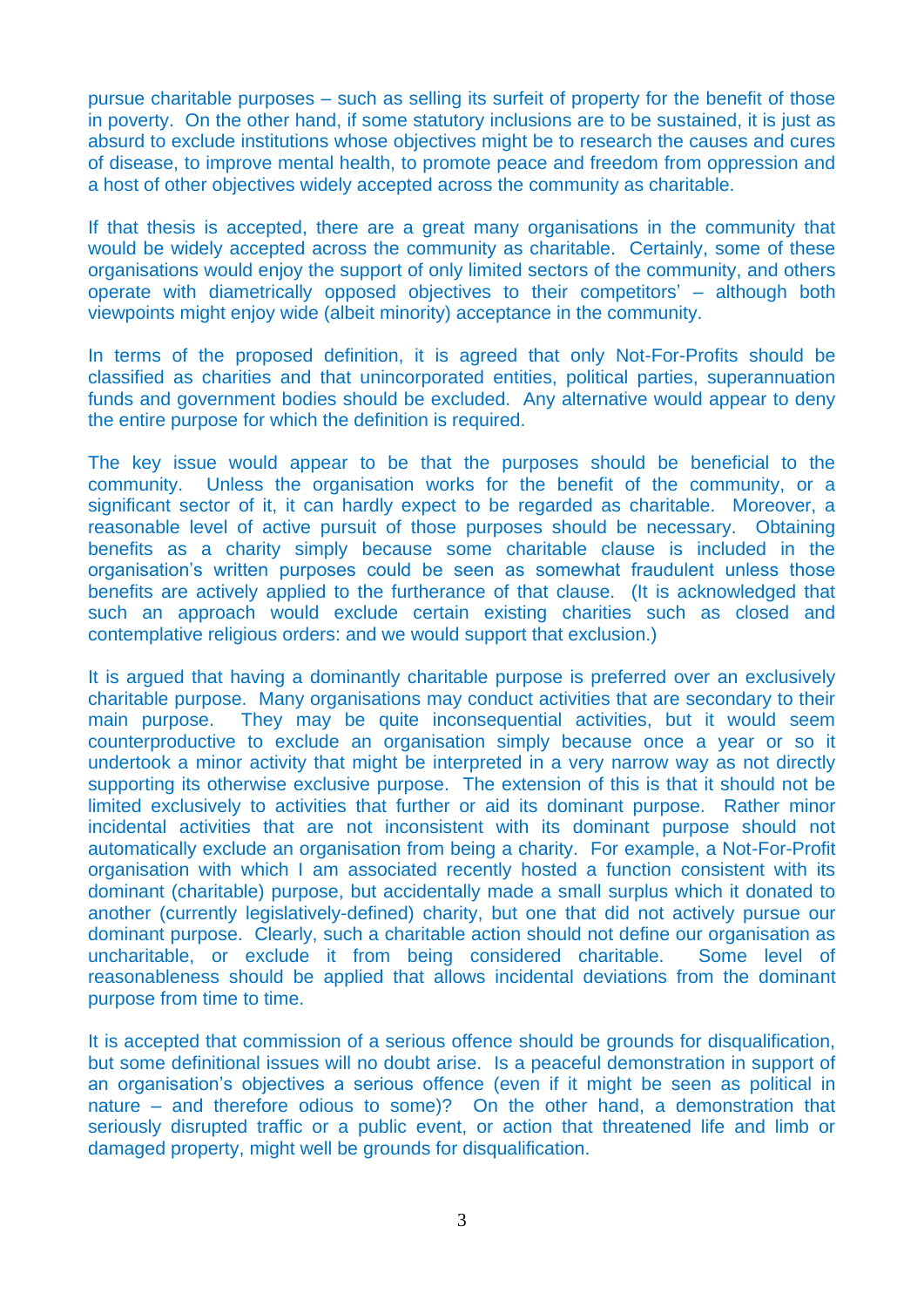2. Does the decision by the New South Wales Administrative Tribunal provide sufficient clarification on the circumstances when a peak body can be a charity or is further clarification required?

It is a matter of sheer wonderment that peak bodies could ever have been excluded from the definition of a charity. In our case, it is argued that even if some of our clubs were excluded (for reasons we would dispute in any event), the peak body should definitely be described as a charity. The reason for this relates to the objectives of the organisation and the reason for its existence.

Although some of our Clubs would (irrationally) have been excluded because they are largely social clubs, the reason they were established over the past 40 years, was for sound health and wellbeing reasons. There is ample rigorous scientific research demonstrating that remaining socially, physically and intellectually active as we age improves health, longevity and quality of life. Any amount of evidence can be educed for this. Maintaining such a lifestyle provides a significant social benefit for the people involved as well as a major economic benefit to the whole community in that older people keep contributing to society in numerous ways (employment, volunteerism, economic, etc.,) for several years longer AND shorten the period at the end of life during which health or other factors necessitate them becoming more dependent on government or society for some level of support.

Our objective (as the peak body for 20-odd Clubs in Victoria) is to facilitate and maintain the viability of those Clubs (and develop new ones) as a means of improving the quality of life of seniors and reduce the potential burden of those people on expensive income support, health services, aged care and accommodation, transport and a raft of other issues. The facilitation and provision of social, physical and intellectual activities is clearly charitable in that it benefits a large sector of the community, it ensures that people remain active and contributing to society for years longer than they otherwise would, and it defers and shortens the period during which they would otherwise be dependent on high-cost government and community services. It is hard to imagine that such a beneficial community program could be considered not to be charitable – particularly when compared with some of the existing statutory inclusions.

3. Are any changes required to the Charities Bill 2003 to clarify the meaning of 'public' or 'sufficient section of the general community'?

One matter of concern is that the Discussion Paper does not appear to address the meaning of the term 'charitable'. To be a charity, an organisation needs to have purposes that are charitable, but the definition of what that entails appears to have been overlooked. It is suggested that without this, none of the rest of the arguments make much sense.

As a general statement, we would support most of the discussion under this section, but have some minor issues that trouble us.

In paragraph 65, there is an inference that our clubs would be excluded because individual members receive a benefit from their membership so the clubs themselves should be excluded from charitable status. But the reason the Clubs exist is at least very largely to provide the public benefits outlined above. Under one view of this situation, the fact that members receive a personal benefit might be seen as incidental. The provision of activities that provide personal enjoyment is the incentive for members to become and remain engaged with the club – but the reason the club exists is to keep people active and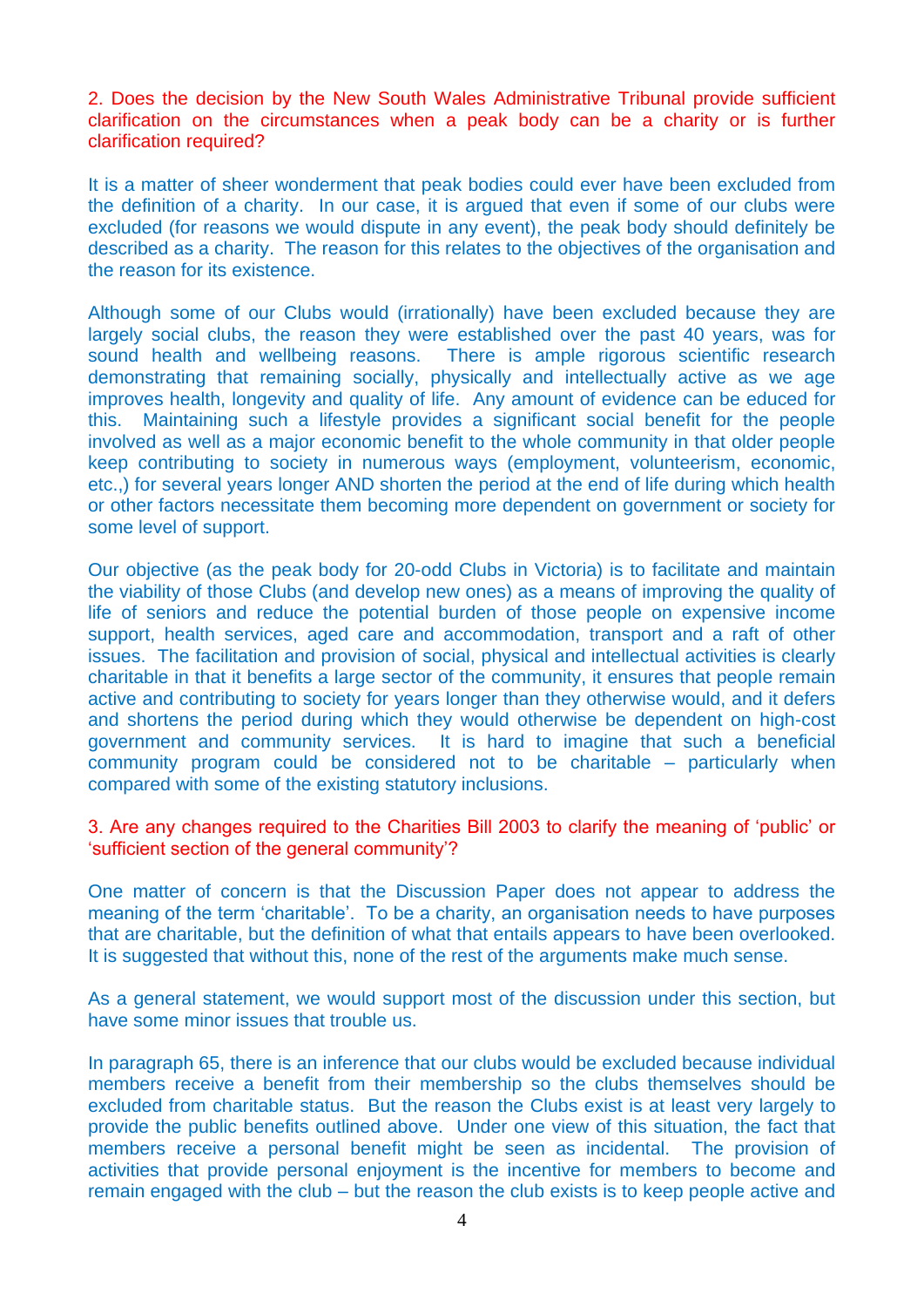engaged so that the public benefits outlined earlier are actually achieved by government and the community at large. To exclude clubs from charitable status simply because they provide services that people enjoy would appear to be self-defeating and care should be taken not to allow this to occur.

On the other hand, one interpretation of paragraph 66 *et seq* might be that affluent families could be considered a charity if they defined their purposes to include remediation of poverty (however defined) of other family members. Clearly this is not intended and should be avoided.

4. Are changes to the Charities Bill 2003 necessary to ensure beneficiaries with family ties (such as native title holders) can receive benefits from charities?

It is of concern that issues of Native Title are used as an example for the relief of poverty. Relief of Poverty and Native Title issues would simply appear to be incompatible. Huge sums of money change hands for the rights to enter onto, mine, or otherwise deal with native title holdings and any automatic link between such holdings and poverty would appear to be a contradiction in terms. While holders of native title should not be automatically excluded, they should be tested as rigorously as anyone else on the extent of their poverty and/or any efforts to relieve poverty.

5. Could the term 'for the public benefit' be further clarified, for example, by including additional principles outlined in ruling TR 2011/D2 or as contained in the Scottish, Ireland and Northern Ireland definitions or in the guidance material of the Charities Commission of England and Wales?

Some flexibility should be provided so inclusion of examples may be helpful, although prescriptive or proscriptive provisions would not. With respect to the need to demonstrate a public benefit, it is noted that in the case of our organisation, individual members may receive individual benefits, but that should not in any sense detract from our charitable status. The purposes of our organisation – and its member clubs – are largely to facilitate or provide a public benefit to the entire community. The provision of activities that maintain older people's independence, that keep them fitter, happier and contributing to the community for longer – and thereby reducing the public cost of providing higher cost services to more people for longer periods. That is clearly a public benefit, irrespective of the individual benefits enjoyed by individual members.

It is noted that several examples are mentioned in paragraph 76. These examples generally appear to be valid, but attention is drawn to the use of the term 'identifiable benefit or benefits'. We would have no difficulty with this providing *identifiable* is not construed to mean *quantifiable*. In the Aged Care sector, it is very easy to count and cost the number of Meals on Wheels delivered by a community service, but much more difficult to quantify the savings achieved and the ongoing benefits arising from each suicide or incident of depression avoided as a result of providing the services we provide. One such unquantified benefit may well be the cost savings arising from 5 years' supply of Meals on Wheels avoided as a result of an individual maintaining his or her independence for such a period.

6. Would the approach taken by England and Wales of relying on the common law and providing guidance on the meaning of public benefit, be preferable on the grounds it provides greater flexibility?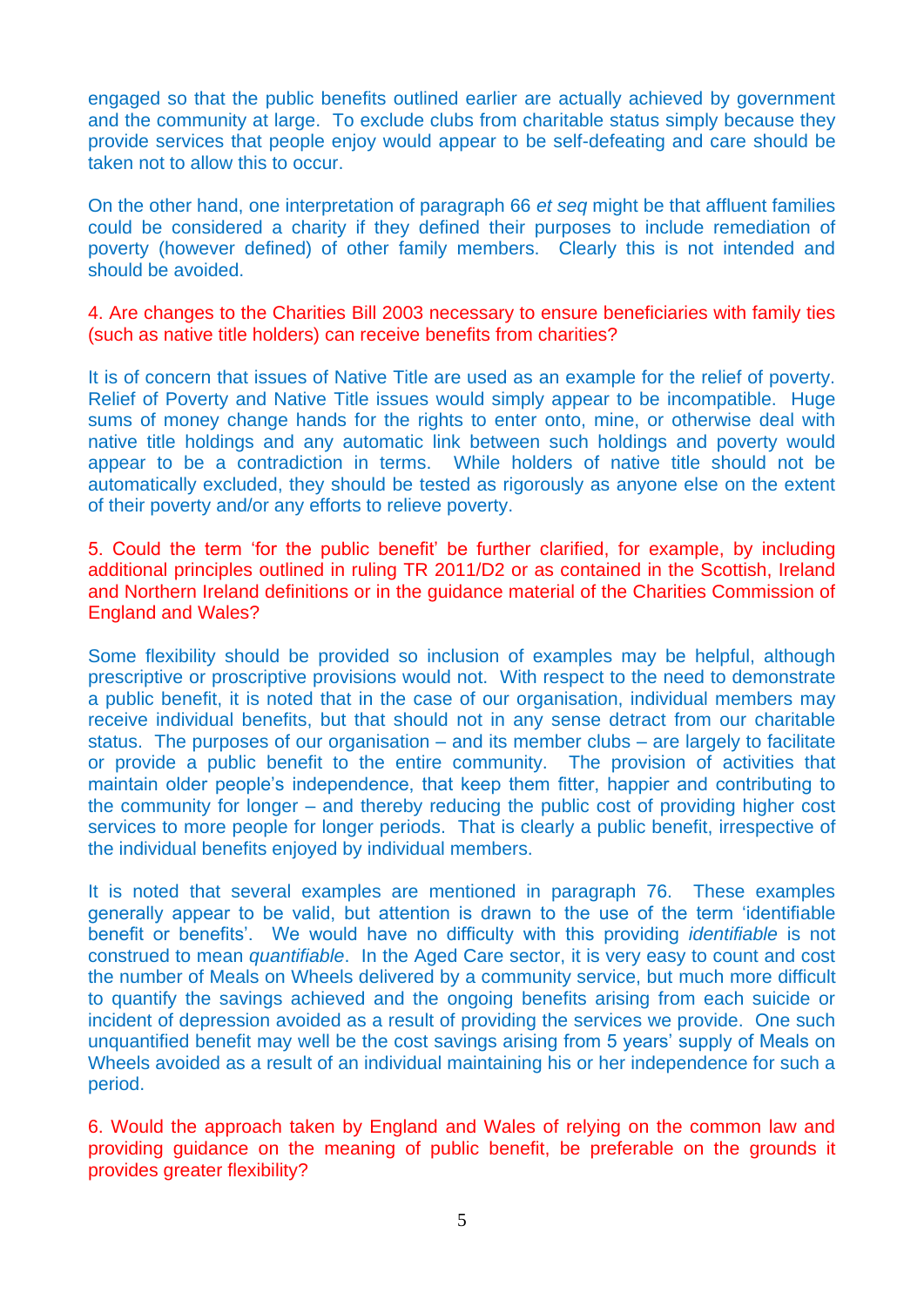See response to Question 5. As a general principle, we argue that too narrow a view of what constitutes a public benefit is likely to be unfair and prove counterproductive.

7. What are the issues with requiring an existing charity or an entity seeking approval as a charity to demonstrate they are for the public benefit?

As has already been mentioned, we argue that there should be no automatic inclusions and that all organisations should be required to demonstrate a public benefit before being accorded charitable status. Some existing automatic inclusions (such as certain private schools) could hardly be considered as charities in that they do not support equality or inclusivity and may actually promote community dysfunction and other problems that arise from a two-tiered society. It might also be argued that others, such as some religious orders, should similarly be excluded on the grounds that they breed dissention and exclusivity that is more in the nature of a societal problem than a public benefit. Moreover, many of the statutory charities that do deliver a public benefit do so incidental, perhaps accidental, to their main purposes, e.g., most private schools. At present, it appears that in many cases, the organisations that benefit the most from their status as charities are often those that are least deserving.

There would appear to be no good reason to require some organisations that potentially deliver more or more valuable public benefits to follow a different, sometimes difficult, process in attempting to demonstrate their charitable attributes, while others are included without the need for any due process at all. Exactly the same criteria should be applied to all organisations seeking to establish their charitable status, although the standard of proof or extent of public benefit could be made more proportional to the anticipated benefit a charity might expect to gain from its status.

8. What role should the ACNC have in providing assistance to charities in demonstrating this test, and also in ensuring charities demonstrate their continued meeting of this test?

The ACNC should have some level of discretion or flexibility in determining which organisations should be regarded as charities and which should not. Consistent guidelines to assist the ACNC and applicant organisations could be developed over time and the ACNC could and should provide some level of assistance to organisations, especially smaller, poorly resourced ones, in identifying purposes and programs that might justify their charitable status.

Permanent charitable status should not be assumed for any organisation and a review at, say, lustral intervals should be carried out by the ACNC to ensure the continuing active pursuit of the purposes on which charitable status was justified.

9. What are the issues for entities established for the advancement of religion or education if the presumption of benefit is overturned?

Any issues for these organisations should be minimal. There is no reason why they should face any different issues from those encountered by other organisations. Given that they have enjoyed a privileged position for many years, any cost incurred in establishing their continued eligibility should be easily borne.

10. Are there any issues with the requirement that the activities of a charity be in furtherance or in aid of its charitable purpose?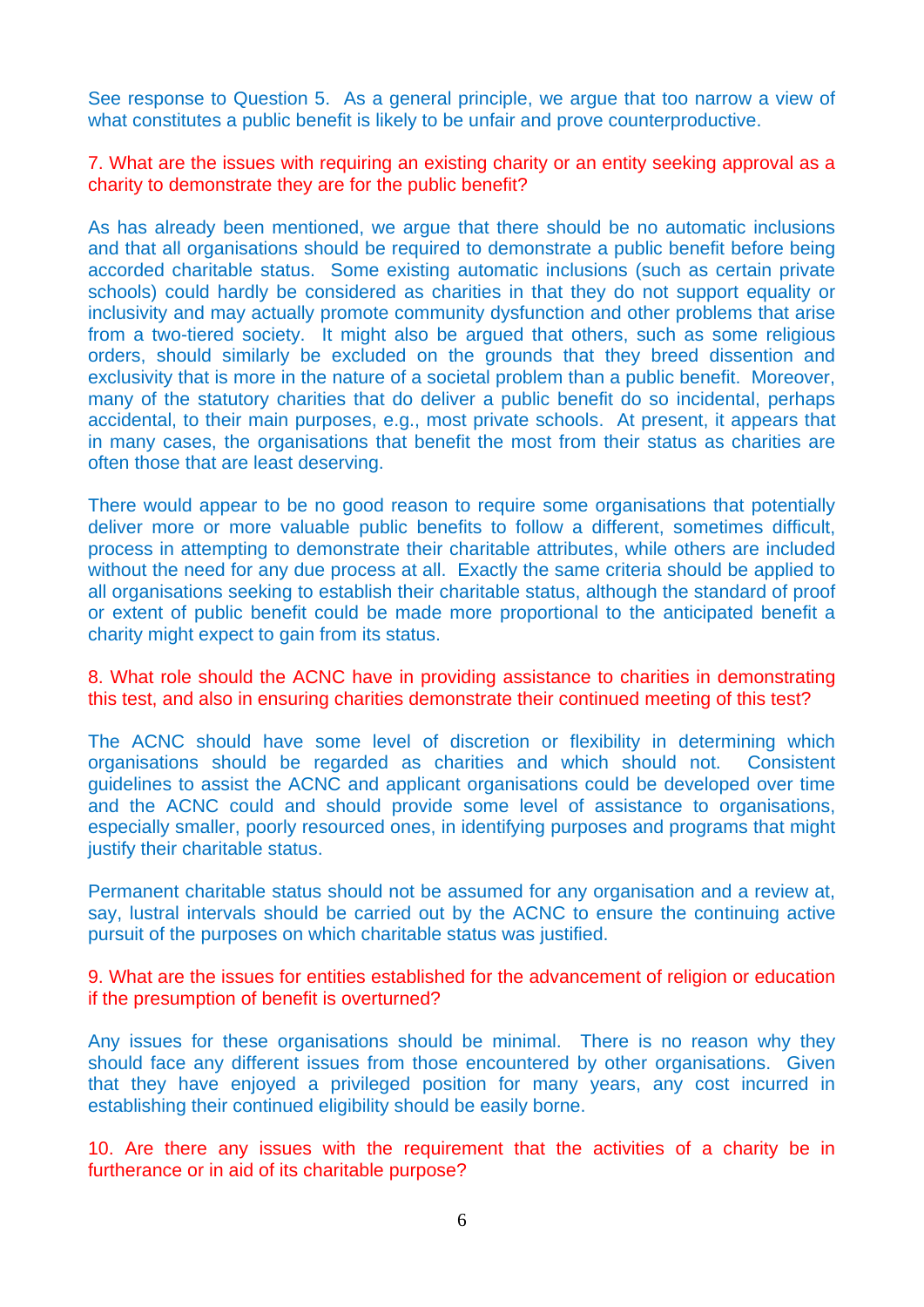Little to add to the matters discussed in previous questions. We would generally agree with the matters outlined and in particular support the discussion in paragraph 97.

11. Should the role of activities in determining an entity's status as a charity be further clarified in the definition?

As indicated in other places, we argue that the motivation behind and the nature and extent of the activities carried out by an organisation are more important than the wording of its purposes and should be the key determinants of its charitable status.

12. Are there any issues with the suggested changes to the Charities Bill 2003 as outlined above to allow charities to engage in political activities?

Without question, no organisation accepting the benefits of being classified as a charity should pursue political (or other) action that is not lawful. On the other hand, it is almost routine for charities to pursue action that could be construed as political to change the law or government policy.

In our case, we argue that prevention is better than cure and given that it is not possible to 'cure' ageing (only ameliorate some of its symptoms) more resources should be invested in measures designed to prevent or defer the onset of those deleterious symptoms. To this end, we have written letters and made representations at various fora with a view to influencing government policy to direct more funding to causes similar to our own. Such letter-writing could (quite accurately) be construed as action designed to change government policy, but without additional funding, our ability to deliver the desired level of public benefit would be significantly constrained.

Many organisations encourage their members to submit letters, forms, petitions, etc., to their local member or to a Minister to demonstrate support for a change in policy or law and in most cases, such action, albeit 'political', is entirely legitimate. Indeed, in many cases, such lawful action would be seen as an essential activity of organisations delivering public benefits.

Having said that, action that results in significant (even relatively minor) disruption or risk to the public or public processes might well be grounds for exclusion from charitable status. Guidelines could be developed by the ACNC that limits the nature or extent of attempts at political influence without risking exclusion, but a sensible approach must be taken to allow legitimate indirect low-key activities designed to influence public policy in support of the purposes of a charity. These guidelines may or may not proscribe some of the activities described as party political and again, we would urge caution in excluding more organisations than necessary on the grounds of attempts to influence public policy. If the only means by which public policy can be changed (or undesirable changes avoided) is by a level of lawful political action, whether in support of or against the *status quo*, action in support of a demonstrable public benefit should not necessarily be grounds for excluding a charity.

13. Are there any issues with prohibiting charities from advocating a political party, or supporting or opposing a candidate for political office?

See comments immediately above. Although action that is unlawful (or that supports an illegal activity) should rightfully be eschewed, some level of political action might be justified in pursuit of a significant public benefit.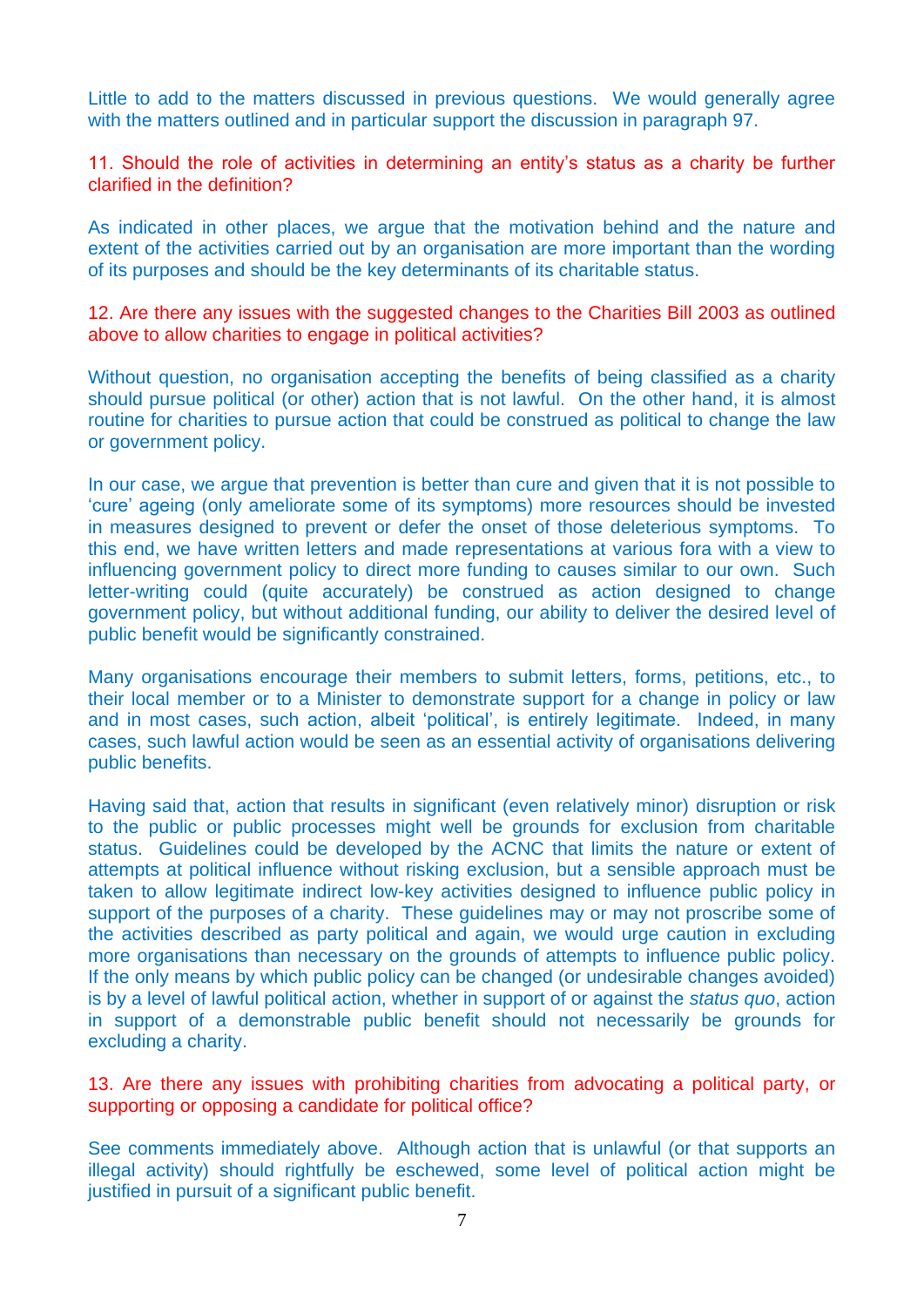14. Is any further clarification required in the definition on the types of legal entity which can be used to operate a charity?

We would generally support the discussion in this section, but believe that only incorporated entities, or established consortia of incorporated charities, should be accorded charitable status.

Government bodies, including those in local government, already enjoy many benefits and it would appear to be unnecessary to classify them as charities so their exclusion is supported. As to what constitutes a government entity, it might be argued that any entity effectively controlled by any government or any government entity should be considered to be a government entity.

15. In the light of the *Central Bayside* decision is the existing definition of 'government body' in the Charities Bill 2003 adequate?

Government bodies, including those in local government, already enjoy many benefits and it would appear to be unnecessary to classify them as charities so their exclusion is supported. As to what constitutes a government entity, it might be argued that any entity effectively controlled by any government or any government entity should be considered to be a government entity.

16. Is the list of charitable purposes in the Charities Bill 2003 and the *Extension of Charitable Purposes Act 2004* an appropriate list of charitable purposes?

It is not feasible to define a comprehensive list of purposes that might be viewed as charitable. Equally, it is not feasible to ask Parliament to redefine any such list every time a proposed new or amended inclusion or exclusion is identified. A preferred method to maintain such a list on a current basis might be to prescribe it so the relevant Minister can make changes by regulation, or the ACNC could be empowered to keep it current.

This is, however, still a poor substitute for the maintenance of a list of approved charities, probably by the ACNC, based on somewhat flexible criteria allowing some small room for discretion. This would be particularly relevant in the event that it was decided to withdraw charitable status for any particular organisation, avoiding the necessity of changing the Act or Regulations to reflect what might be quite a fine distinction in some cases.

Certainly, prevention should be included as a charitable purpose. Prevention is always better than cure and it might be assumed that every charity would, and should, have a prevention strategy as well as other activities to remediate the adverse effects of whatever its focus might be.

It is of concern that statutory exclusions exist and are still proposed for future legislation. Although it is noted that the reason for doing something might feature in specific decisions concerning charitable status, it would still appear to be far too restrictive. In our case, our focus for the past 40 years has been on improving the health and welfare of seniors: a public benefit beyond dispute. Equally beyond dispute is the incontrovertible scientific evidence that a significant element of any such strategy must include the provision of physical, social and recreational programs, without which the plight of this constituency cannot be substantially improved. Given this, despite our dominant purpose being for the public benefit and meeting all the other criteria that might be applied, we risk being